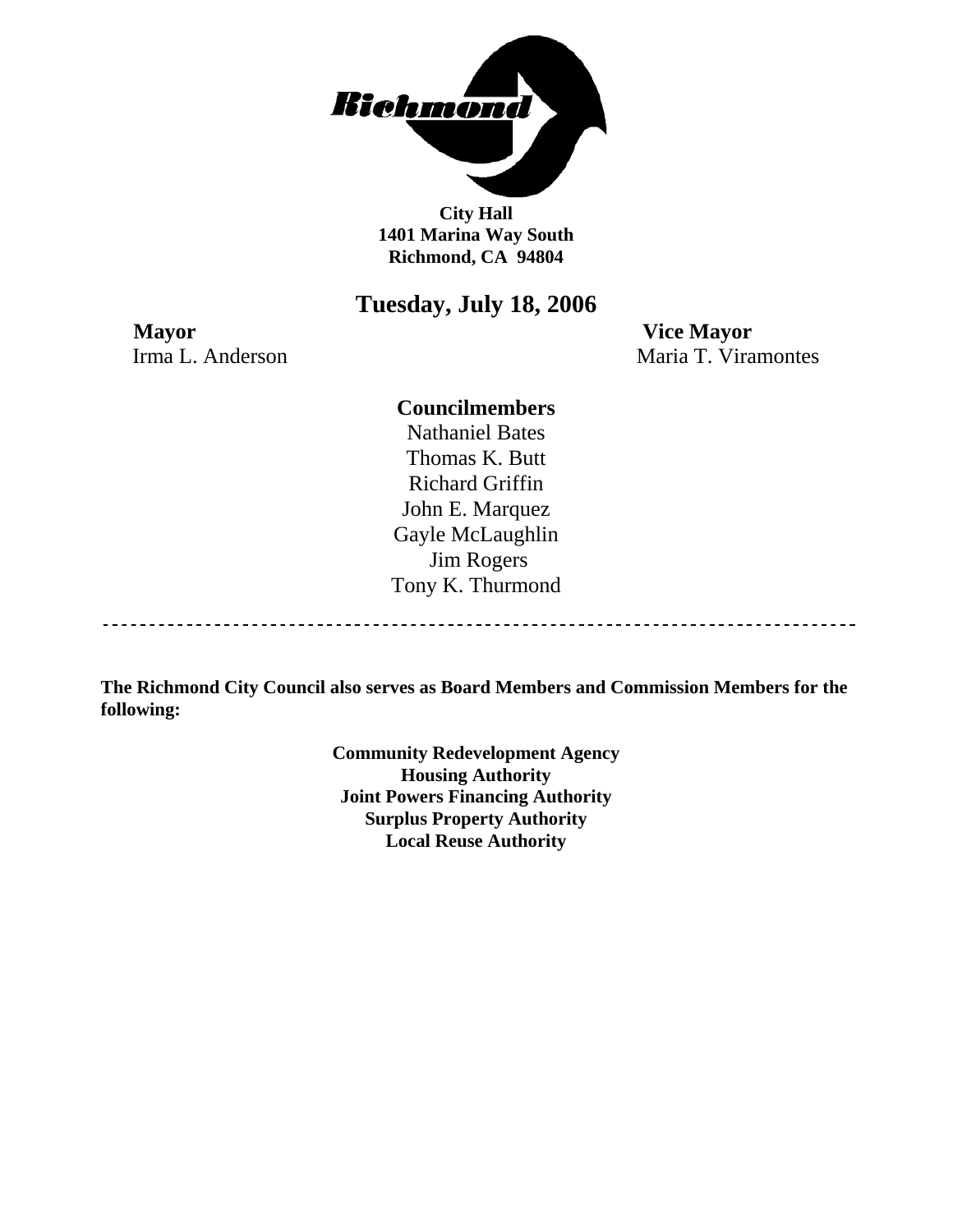# **MEETING PROCEDURES**

The City of Richmond encourages community participation at its City Council meetings and has established procedures that are intended to accommodate public input in a timely and time-sensitive way. As a courtesy to all members of the public who wish to participate in City Council meetings, please observe the following procedures:

**PUBLIC COMMENT ON AGENDA ITEMS:** Anyone who desires to address the City Council on items appearing on the agenda must complete and file a pink speaker's card with the City Clerk **prior** to the City Council's consideration of the item. Once the City Clerk has announced the item and discussion has commenced, no person shall be permitted to speak on the item other than those persons who have submitted their names to the City Clerk. Your name will be called when the item is announced for discussion. **Each speaker will be allowed TWO (2) MINUTES to address the City Council on NON-PUBLIC HEARING items listed on the agenda.** 

**OPEN FORUM FOR PUBLIC COMMENT:** Individuals who would like to address the City Council on matters not listed on the agenda or on **Presentations, Proclamations and Commendations, Report from the City Attorney, or Reports of Officers** may do so under Open Forum. All speakers must complete and file a pink speaker's card with the City Clerk **prior** to the commencement of Open Forum. **The amount of time allotted to individual speakers shall be determined based on the number of persons requesting to speak during this item. The time allocation for each speaker will be as follows: 15 or fewer speakers, a maximum of 2 minutes; 16 to 24 speakers, a maximum of 1 and one-half minutes; and 25 or more speakers, a maximum of 1 minute.** 

# **SPEAKERS ARE REQUESTED TO OCCUPY THE RESERVED SEATS IN THE FRONT ROW BEHIND THE SPEAKER'S PODIUM AS THEIR NAME IS ANNOUNCED BY THE CITY CLERK.**

**CONSENT CALENDAR:** Consent Calendar items are considered routine and will be enacted, approved or adopted by one motion unless a request for removal for discussion or explanation is received from the audience or the City Council. A member of the audience requesting to remove an item from the Consent Calendar must complete and file a speaker's card with the City Clerk **prior to the City Council's consideration of Item C, Agenda Review.** An item removed from the Consent Calendar may be placed anywhere on the agenda following the City Council's agenda review.

*The City Council's adopted Rules of Procedure recognize that debate on policy is healthy; debate on personalities is not. The Chairperson has the right and obligation to cut off discussion that is too personal, too loud, or too crude.* 

**\*\*\*\*\*\*\*\*\*\*\*\*\*\*\*\*\*\*\*\*\*\*\*\*\*\*\*\*\*\*\*\*\*\*\*\*\*\*\*\*\*\*\*\*\*\*\*\*\*\*\*\*\*\*\*\*\*\***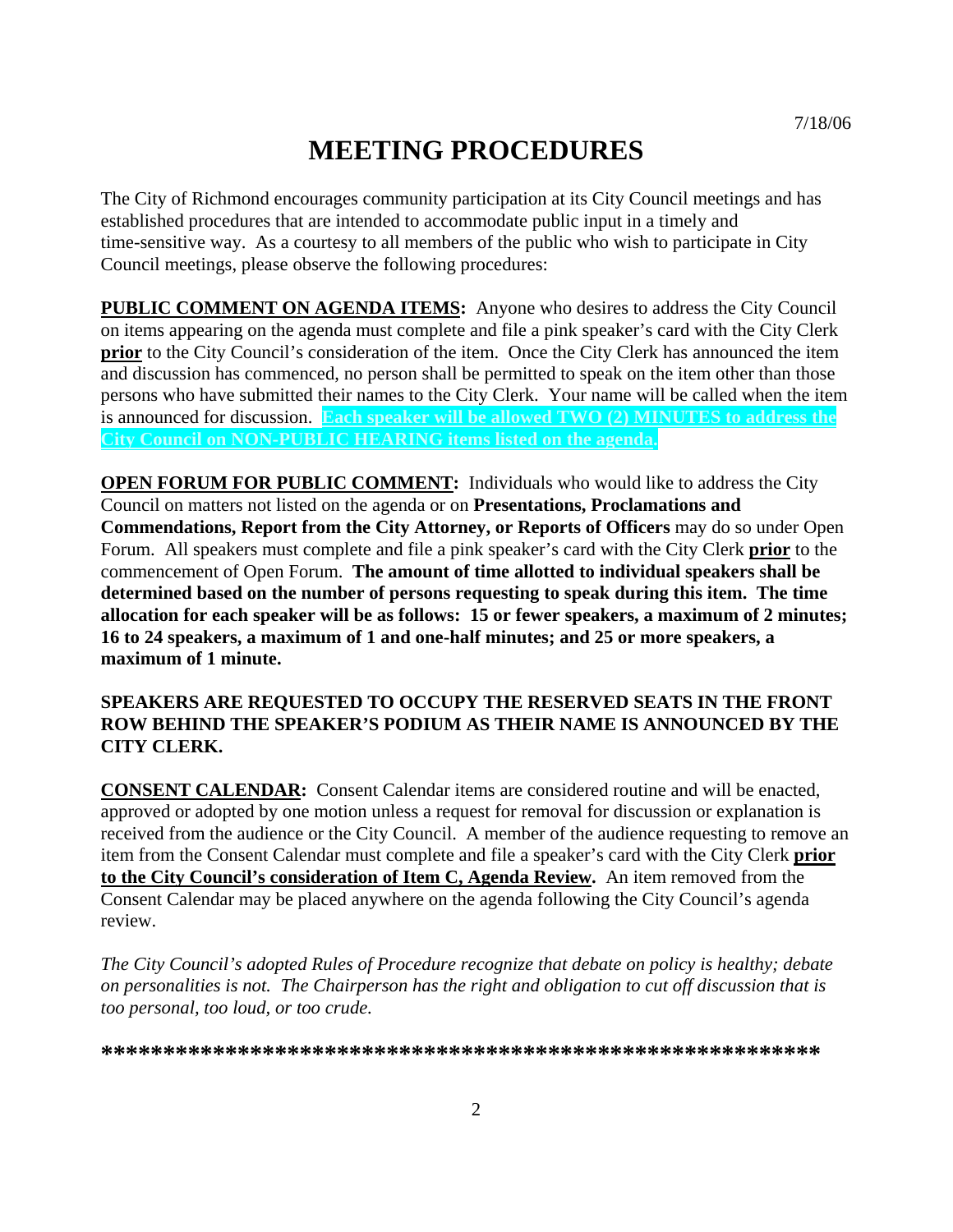7/18/06

# **MORNING OPEN SESSION 8:30 a.m.**

- **A. ROLL CALL**
- **B. PUBLIC COMMENT**

# **C. ADJOURN TO CLOSED SESSION**

# **CLOSED SESSIONS**

**Shimada Room of City Hall** 

# **CITY COUNCIL**

**CC-1. CONFERENCE WITH LEGAL COUNSEL – ANTICIPATED LITIGATION Initiation of litigation pursuant to subdivision (c) of § 54956.9** 

 **One Case** 

**CC-2. CONFERENCE WITH LABOR NEGOTIATORS (Government Code Section 54957.6):** 

**City Designated Representative(s): Bill Lindsay and Leslie** 

**Knight** 

 **Employee Organization or Unrepresented Employee: IAFF Local 188, SEIU Local 790, Local 21, Local 188, SEIU Local 21, RFMA, RPOA, Unrepresented Employees**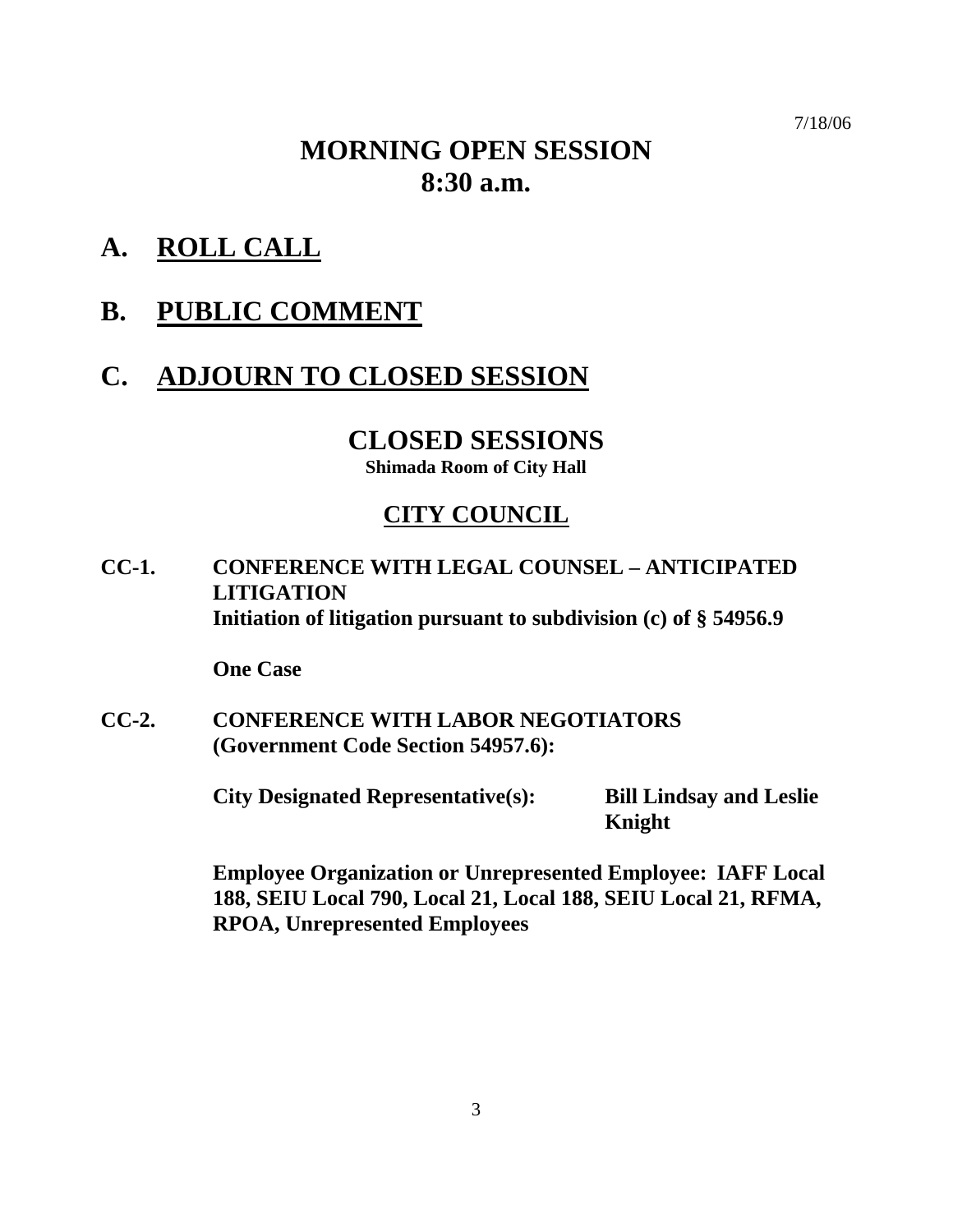7/18/06

# **CC-3. LIABILITY CLAIMS**

- **Claimants: (1) Gregory Gibson** 
	- **(2) Lois Silva**
	- **(3) James Filippi**

### **Agency Claimed Against: City of Richmond**

**\*\*\*\*\*\*\*\*\*\*\*\*\*\*\*\*\*\*\*\*\*\*\*\*\*\*\*\*\*\*\*\*\*\*\*\*\*\*\*\*\*\*\*\*\*\*\*\*\*\*\*\*\*\*\*\*\*\*\*\*\*\*\*\*\*\*\*\*** 

# **EVENING OPEN SESSIONS COUNCIL CHAMBER 6:00 p.m.**

#### **The purpose of the Study Session is as follows:**

1. Status Report on development of proposed November ballot measure updating business license tax structure – Vice Mayor Viramontes

#### **Recommendation: Discuss and provide direction to staff.**

**\*\*\*\*\*\*\*\*\*\*\*\*\*\*\*\*\*\*\*\*\*\*\*\*\*\*\*\*\*\*\*\*\*\*\*\*\*\*\*\*\*\*\*\*\*\*\*\*\*\*\*\*\*\*\*\*\*\*\*\*\*\*\*\*\*\*\*\*\*\*\*\*\*\*\*\*\*\*\*\*** 

# **RICHMOND COMMUNITY REDEVELOPMENT AGENCY 6:30 p.m.**

#### **PLEDGE TO THE FLAG**

**A. ROLL CALL**

### **B. STATEMENT OF CONFLICT OF INTEREST**

### **C. RESOLUTION**

**C-1. ADOPT A RESOLUTION** – authorizing the expansion of the current Façade Improvement Program boundaries to include San Pablo Avenue from the I-80 overcrossing north of Barrett Avenue to approximately the BART overcrossing south of Bissell Avenue, and from just south of Alameda Avenue to just south of San Jose Avenue insofar as those areas are within the Richmond Community Redevelopment Agency's Project Areas – Community Redevelopment Agency (Steve Duran 307- 8140).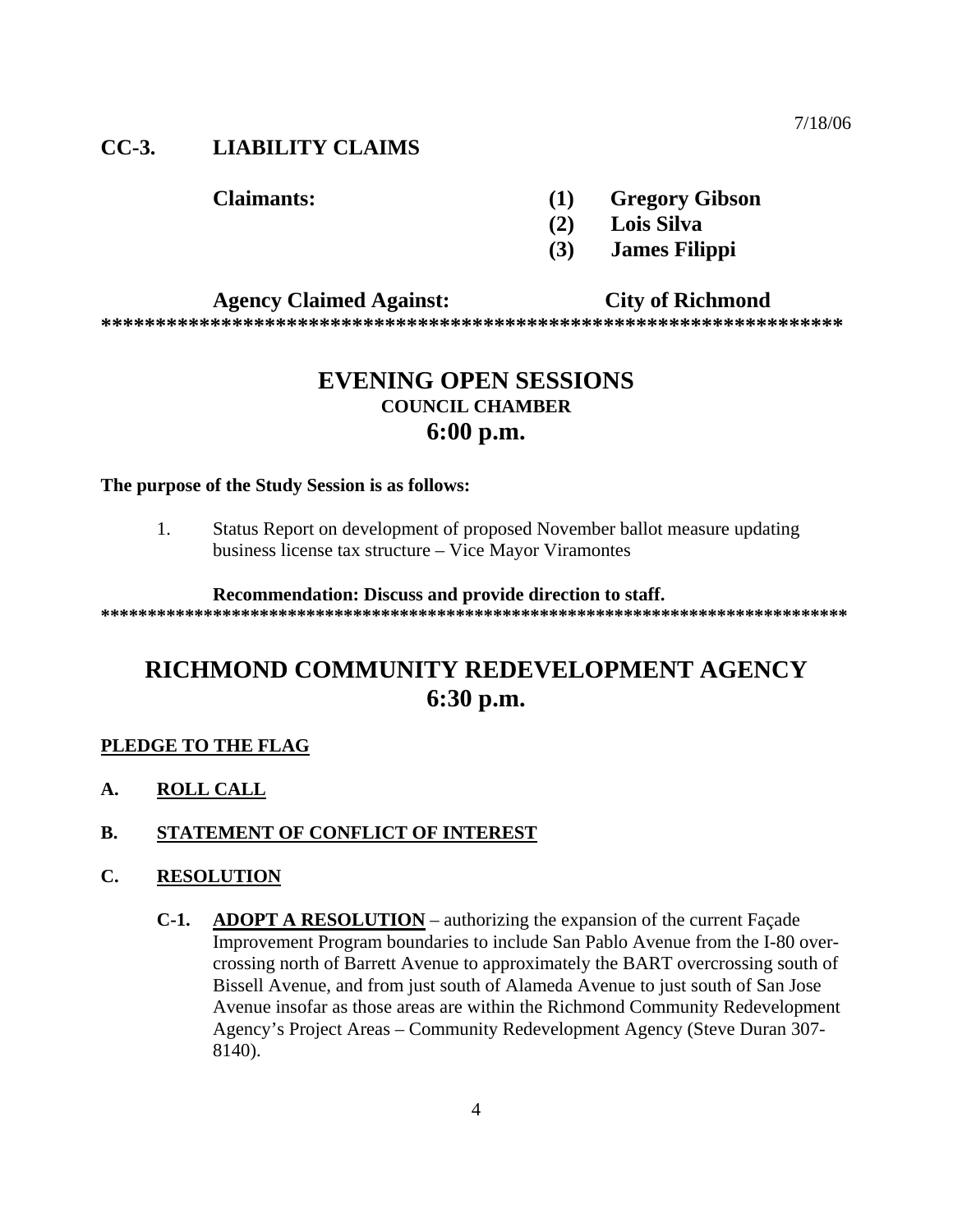### **D. AGENCY AS A WHOLE**

**D-1.** Direct staff to release a Notice of Funding Availability (NOFA) for Community Development Block Grant (CDBG) Program and Home Investment Partnerships Act (HOME) Program funds for the 2007-2008 program year – Community Redevelopment Agency (Steve Duran 307-8140).

### **E. OPEN FORUM FOR PUBLIC COMMENT**

#### **F. ADJOURNMENT**

**\*\*\*\*\*\*\*\*\*\*\*\*\*\*\*\*\*\*\*\*\*\*\*\*\*\*\*\*\*\*\*\*\*\*\*\*\*\*\*\*\*\*\*\*\*\*\*\*\*\*\*\*\*\*\*\*\*\*\*\*\*\*\*\*\*\*\*\*\*\*\*\*\*\*\*\*\*\*\*\*** 

# **JOINT MEETING RICHMOND COMMUNITY REDEVELOMENT AGENCY/ CITY COUNCIL 6:50 p.m.**

**A. ROLL CALL**

### **B. STATEMENT OF CONFLICT OF INTEREST**

#### **C. RESOLUTIONS**

**C-1. ADOPT** – the following resolutions approving contract amendments with A&B Construction Inc:

### (a) **Resolutions of the Members of the Richmond Community Redevelopment Agency**:

(1) approving a contract amendment with A&B Construction, Inc. increasing the contract from \$496,808 to \$606,808; and

(2) authorizing the use of funds under the approved budget for the North Richmond Street Improvement Project to increase A&B Construction's contract by \$110,000 to \$606,808 and reduced by \$110,000 for Potential Improvements (Gertrude) from \$383,000 to \$273,000 – Steve Duran (307-8140).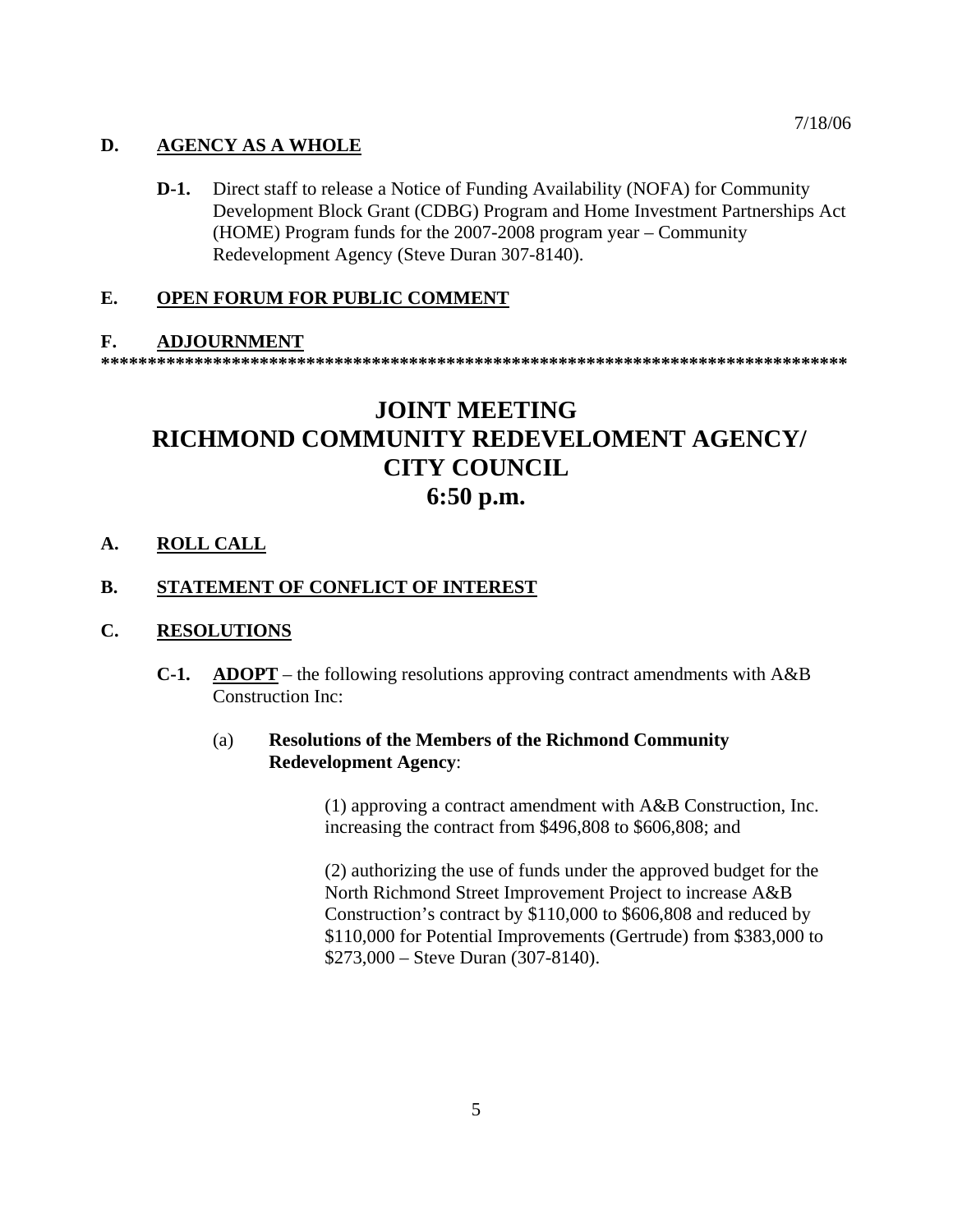#### (b) **Resolutions of the City Council of the City of Richmond**:

(1) approving a contract amendment with A&B Construction, Inc. increasing the contract from \$496,808 to \$606,808; and

(2) authorizing the use of funds under the approved budget for the North Richmond Street Improvement Project to increase A&B Construction's contract by \$110,000 to \$606,808 and reduced by \$110,000 for Potential Improvements (Gertrude) from \$383,000 to \$273,000 – Steve Duran (307-8140).

# **D. PUBLIC HEARING**

- **D-1.** ADOPT the following resolutions for proposed development of Macdonald Place Senior Housing:
	- (a) **Resolution of the Members of the Richmond Community Redevelopment Agency**: (1) approving and adopting the "Summary Report" pursuant to Section 33433 of the California Community Redevelopment Law, and (2) approving the Purchase and Sale Agreement with Labor of Love LDC for properties proposed for the development of Macdonald Place Senior Housing – Steve Duran (307-8140).
	- (b) **Resolution of the City Council of the City of Richmond**: (1) approving and adopting the "Summary Report" pursuant to Section 33433 of the California Community Redevelopment Law, and (2) approving the Purchase and Sale Agreement with Labor of Love LDC for properties proposed for the development of Macdonald Place Senior Housing – Steve Duran (307-8140).

**\*\*\*\*\*\*\*\*\*\*\*\*\*\*\*\*\*\*\*\*\*\*\*\*\*\*\*\*\*\*\*\*\*\*\*\*\*\*\*\*\*\*\*\*\*\*\*\*\*\*\*\*\*\*\*\*\*\*\*\*\*\*\*\*\*\*\*\*\*\*\*\*\*\*\*\*\*\*\*\*** 

# **CITY COUNCIL 7:00 p.m.**

### **A. ROLL CALL**

- **B. STATEMENT OF CONFLICT OF INTEREST**
- **C. AGENDA REVIEW**

## **D. REPORT FROM THE CITY ATTORNEY OF FINAL DECISIONS MADE AND NON-CONFIDENTIAL DISCUSSIONS HELD DURING EXECUTIVE SESSION**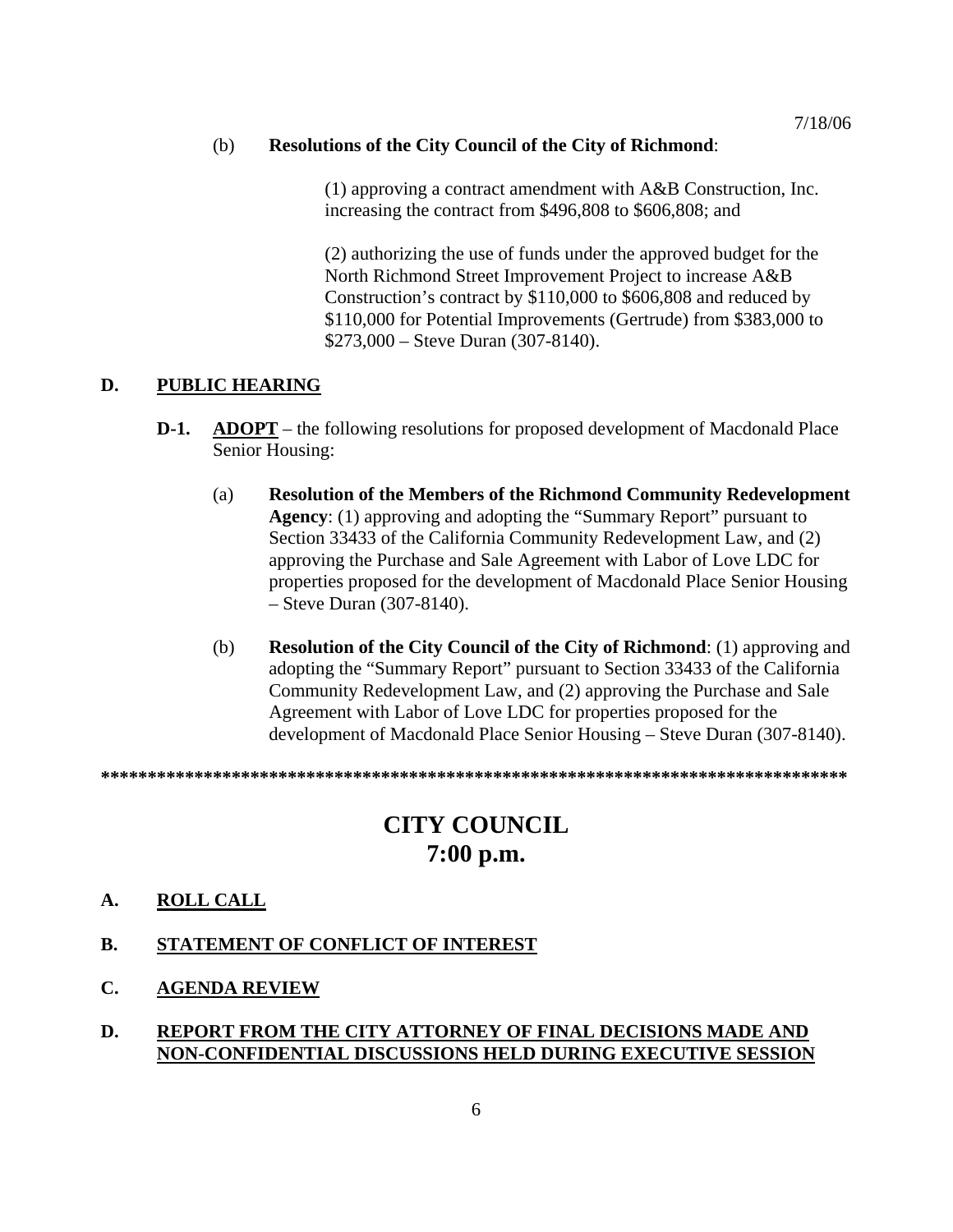### **E. OPEN FORUM FOR PUBLIC COMMENT**

### **F. PRESENTATIONS, PROCLAMATIONS, AND COMMENDATIONS**

**F-1.** Presentation of a proclamation to Sharon Lynette Scott for her 31 years of exemplary service to the City of Richmond – Community Redevelopment Agency (Steve Duran 307-8140).

# **G. CONSENT CALENDAR**

- **G-1. APPROVE** a contract amendment agreement between Trisha A. Aljoe and the City of Richmond to provide dedicated legal services in the Richmond Police Department through December 31, 2006. This amendment increases the contract amount by \$50,000, for a total amount not to exceed \$60,000 – City Attorney's Office (John Eastman 620-6509).
- **G-2. APPROVE**  the construction contract award for the 2006 Pavement Rehabilitation Project with Bay Cities Paving and Grading, Inc. in the amount of \$7,243,583.13 with a contingency and reserve not to exceed \$50,000 – Engineering (Rich Davidson 307-8105).
- **G-3. REJECT** all bids received for the Cutting Boulevard Interconnect and Detector Loop Project – Engineering (Rich Davidson 307-8105).
- **G-4. APPROVE** awarding a contract to Republic Electric for the installation of inpavement crosswalk warning lights in the amount of \$197,300 with a contingency and reserve not to exceed \$20,000 – Engineering (Rich Davidson 307-8105).
- **G-5.** APPROVE a contract amendment to the existing contract with Harris  $\&$ Associates, Inc. to extend the pavement design services to include the 2007 Pavement Rehabilitation Project, which will increase the contract value by \$370,000 for a total amount of \$720,000 – Engineering (Rich Davidson 307-8105).
- **G-6. APPROVE** a contract with The Mentoring Center to provide consulting assistance in establishing the Office of Violence Prevention in the City Manager's Department – City Manager's Office (Bill Lindsay 620-6512).
- **G-7. APPROVE** the lease agreement between the City of Richmond and the County of Contra Costa for the premises commonly known as, Crescent Park Childcare Center, located at 5050 Hartnett Avenue – City Manager's Office (Janet Schneider 620- 6697).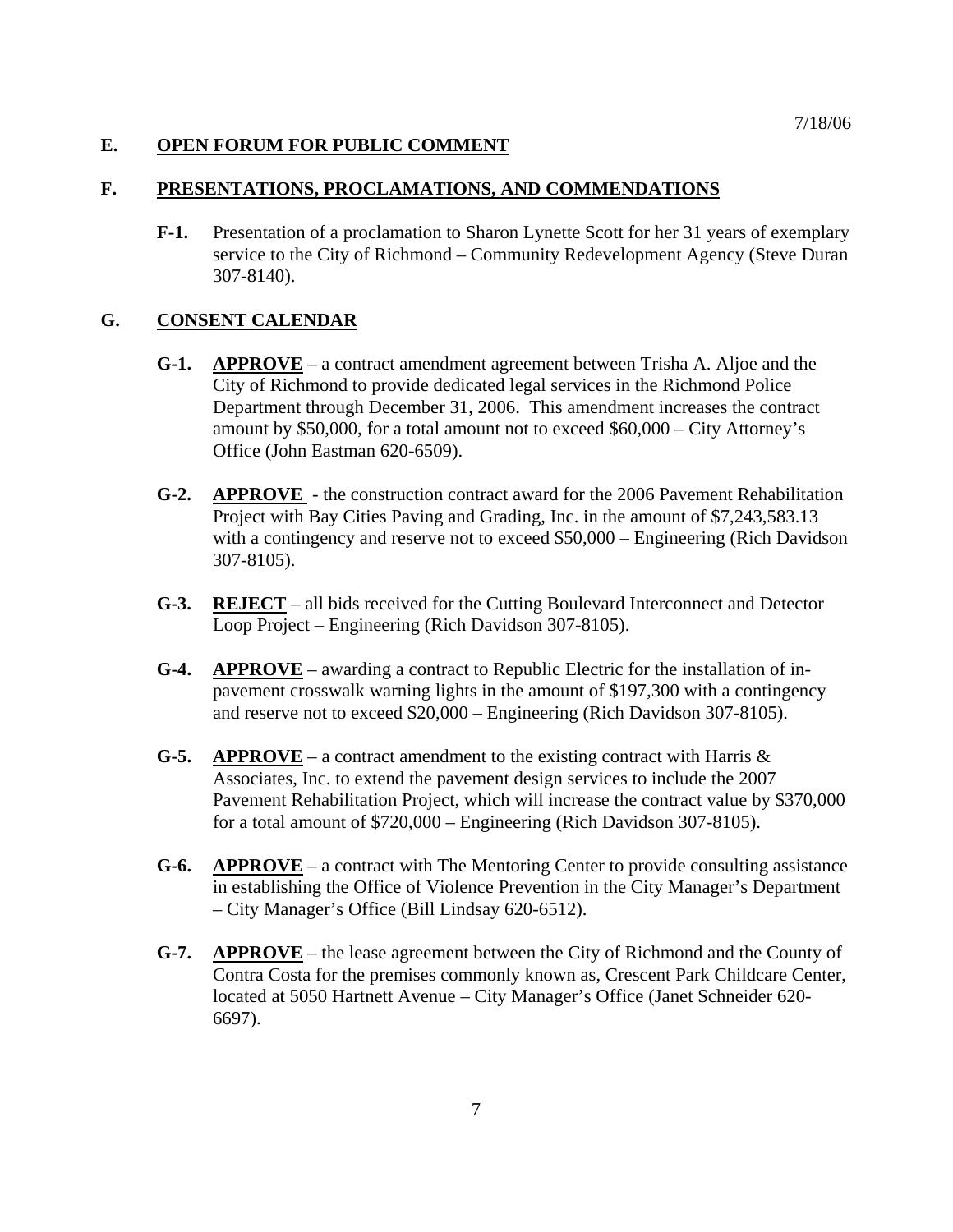- **G-8. APPROVE** a contract with Keenology Corporation, dba CIP Planner Corp, for CIP planning software and customization of the CIP budget, at a cost not to exceed \$18,108 – Finance Department (James Goins 620-6740).
- **G-9. ADOPT A RESOLUTION** approving the Final Map and Improvement Plans of Subdivision 8520, entering into an improvement agreement with the developers, and directing the recording thereof – Engineering (Rich Davidson 307-8105).
- **G-10. ADOPT A RESOLUTION** supporting and directing the submittal of an application to the California State Housing and Community Department to be designated as a new Enterprise Zone commencing in January 2007 – Community Redevelopment Agency (Steve Duran 307-8140).
- **G-11. ADOPT A RESOLUTION** authorizing the City Manager to execute an extension of the Memorandum of Understanding (MOU) between the City of Richmond and IFPTE Local 21 in accordance with the terms of the Tentative Agreement reached between the parties' representatives – Human Resources (Leslie Knight 620-6600).
- **G-12. ADOPT A RESOLUTION** authorizing the City Manager to execute an extension of the Memorandum of Understanding (MOU) between the City and the Richmond Police Management Association in accordance with the terms of the Tentative Agreement reached between the parties' representatives – Human Resources (Leslie Knight 6600).
- **G-13. ADOPT A RESOLUTION** authorizing the City Manager to execute an extension of the Memorandum of Understanding (MOU) between the City of Richmond and the Richmond Police Officers Association in accordance with the terms of the Tentative Agreement reached between the parties' representatives – Human Resources (Leslie Knight 620-6600).
- **G-14. ADOPT A RESOLUTION** authorizing the City Manager to execute an extension of the Memorandum of Understanding (MOU) between the City of Richmond and SEIU Local 790 in accordance with the terms of the Tentative Agreement reached between the parties' representatives – Human Resources (Leslie Knight 620-6600).
- **G-15. ADOPT A RESOLUTION** authorizing the City Manager to execute a successor of the Memorandum of Understanding (MOU) between the City of Richmond and the IAFF Local 188 in accordance with the terms of the Tentative Agreement reached between the parties' representatives – Human Resources (Leslie Knight 620- 6600).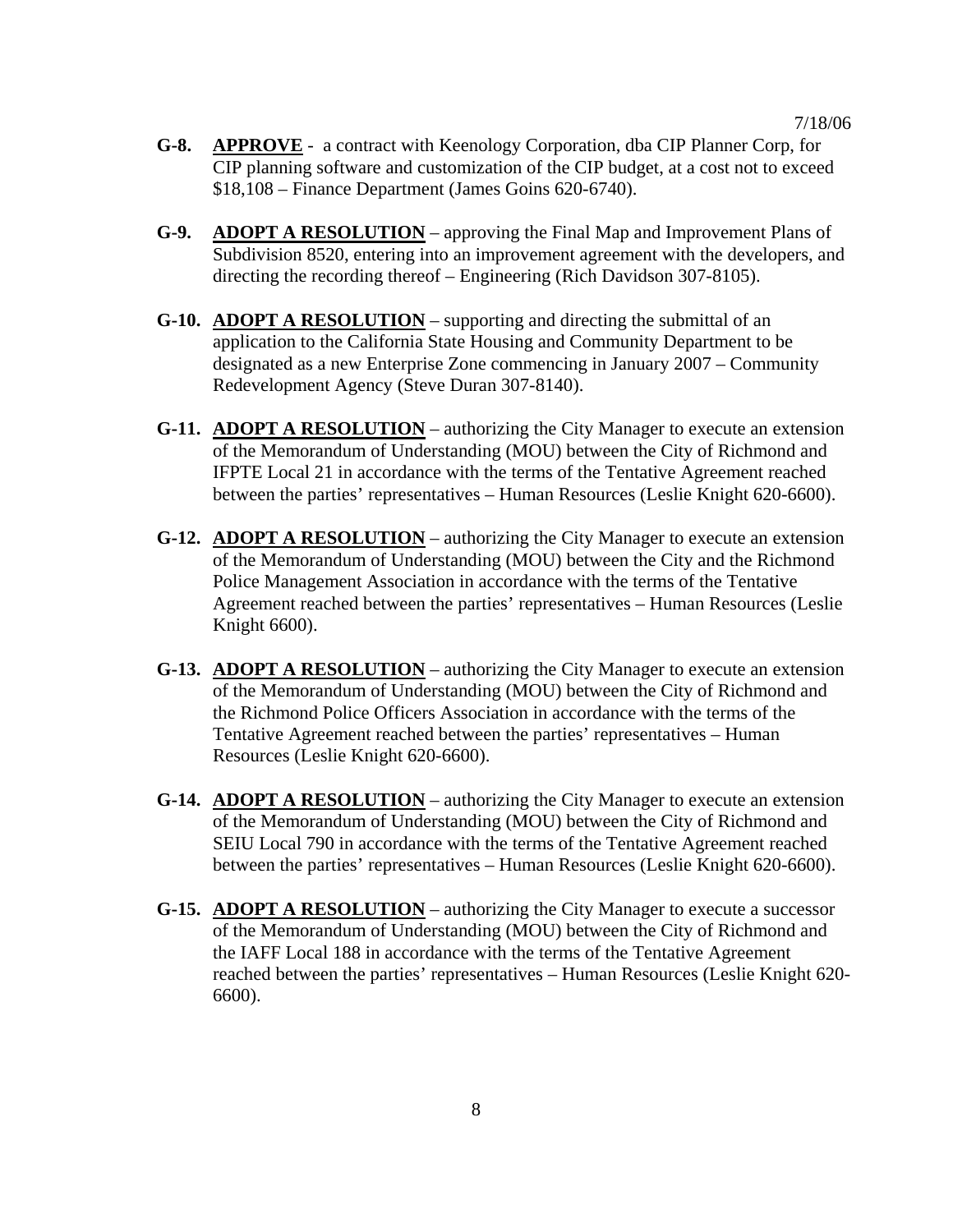- **G-16. ADOPT A RESOLUTION** authorizing the City Manager to execute an extension of the Memorandum of Understanding (MOU) between the City of Richmond and the Richmond Fire Management Association in accordance with the terms of the Tentative Agreement reached between the parties' representatives – Human Resources (Leslie Knight 620-6600).
- **G-17. ADOPT A RESOLUTION** amending the City of Richmond Position Classification Plan to add the classification of **Community Affairs Coordinator** – Human Resources (Leslie Knight 620-6600).
- **G-18. ADOPT A RESOLUTION** amending the City of Richmond Position Classification Plan to add the classification of **Investment Analyst** – Human Resources (Leslie Knight 620-6600).
- **G-19. ADOPT A RESOLUTION** amending the City of Richmond Position Classification Plan to add the classification of **Staff Assistant to the City Council** – Human Resources (Leslie Knight 620-6600).
- **G-20. ADOPT A RESOLUTION** amending the City of Richmond Position Classification Plan to add the classification of **Executive Assistant to the City Manager** – Human Resources (Leslie Knight 620-6600).
- **G-21. ADOPT A RESOLUTION** amending the City of Richmond Position Classification Plan to add the classification of **Senior Assistant to the Mayor** – Human Resources (Leslie Knight 620-6600).
- **G-22. ADOPT A RESOLUTION** amending the City of Richmond classification Plan to add the classification of **City Clerk Technician** – Human Resources (Leslie Knight 620-6600).
- **G-23. ADOPT AN ORDINANCE** establishing wages, salary, and compensation for the new classification of **Library and Community Services Administrative Manager (Salary Range: \$5,316 - \$6,788/month)** – Human Resources (Leslie Knight 620- 6600).
- **G-24. ADOPT AN ORDINANCE** establishing wages, salary, and compensation for the new classification of **Public Works Street Maintenance Superintendent (Salary Range: \$6,054 - \$7,345/month)** – Human Resources (Leslie Knight 620-6600).
- **G-25. ADOPT AN ORDINANCE** establishing wages, salary, and compensation for the new classification of **Public Works Facilities Maintenance Superintendent (Salary Ranger: \$6,054 – \$7,345/month)**– Human Resources (Leslie Knight 620- 6600).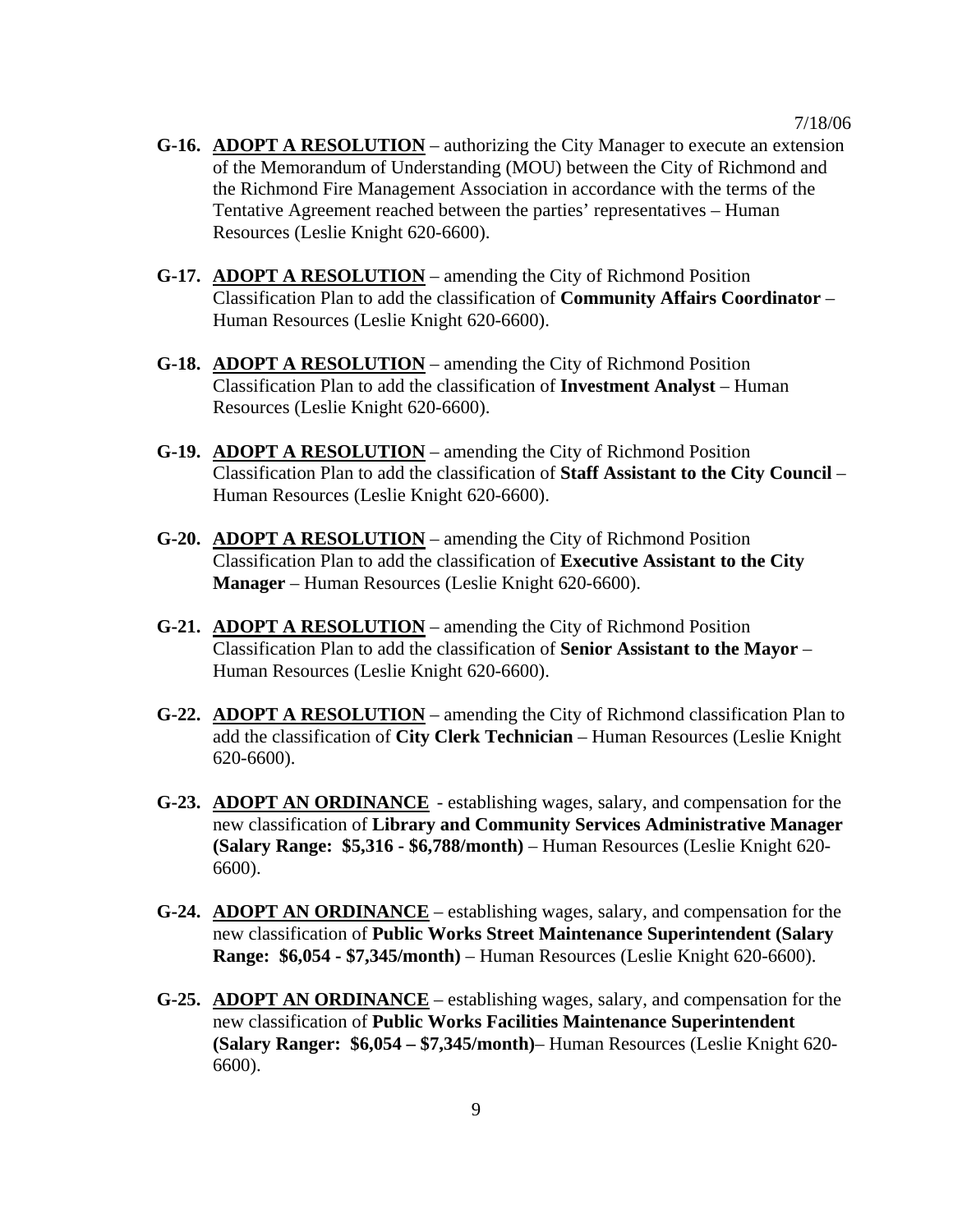- **G-26. ADOPT AN ORDINANCE** establishing wages, salary, and compensation for the new classification of **Recreation Supervisor (Salary Range: \$4,615 – \$5,590/month)** – Human Resources (Leslie Knight 620-6600).
- **G-27. ADOPT AN ORDINANCE** establishing wages, salary, and compensation for the new classification of **Management Analyst (Salary Range: \$4,057 - \$4,852/month)** – Human Resources (Leslie Knight 620-6600).
- **G-28. ADOPT AN ORDINANCE** establishing wages, salary, and compensation for the new classification of **Code Enforcement Manager (Salary Range: \$5,485 - \$6,631/month)** – Human Resources (Leslie Knight 620-6600).
- **G-29. ADOPT AN ORDINANCE** establishing wages, salary, and compensation for the new classification of **Public Works Administrative Manager (Salary Range: \$5,316 - \$ 6,788/month)** – Human Resources (Leslie Knight 620-6600).
- **G-30. INTRODUCE AN ORDINANCE** establishing wages, salary, and compensation for classifications represented by **SEIU Local 790** – Human Resources (Leslie Knight 620-6600).
- **G-31. INTRODUCE AN ORDINANCE** establishing wages, salary, and compensation for **Richmond Police Officers Association (RPOA)** – Human Resources (Leslie Knight 620-6600).
- **G-32. INTRODUCE AN ORDINANCE** establishing wages, salary, and compensation for **Richmond Police Management Association (RPMA)** – Human Resources (Leslie Knight 620-6600).
- **G-33. INTRODUCE AN ORDINANCE** establishing wages, salary, and compensation for classifications represented by **IFPTE Local 21** – Human Resources (Leslie Knight 620-6600).
- **G-34. INTRODUCE AN ORDINANCE** establishing wages, salary, and compensation for classifications represented **by IAFF Local 188** – Human Resources (Leslie Knight (620-6600).
- **G-35. INTRODUCE AN ORDINANCE** establishing wages, salary, and compensation for classifications represented in the **Exempt and Confidential Management Group** – Human Resources (Leslie Knight 620-6600).
- **G-36. INTRODUCE AN ORDINANCE** establishing wages, salary, and compensation for **Richmond Fire Management Association (RFMA)** – Human Resources (Leslie Knight 620-6600).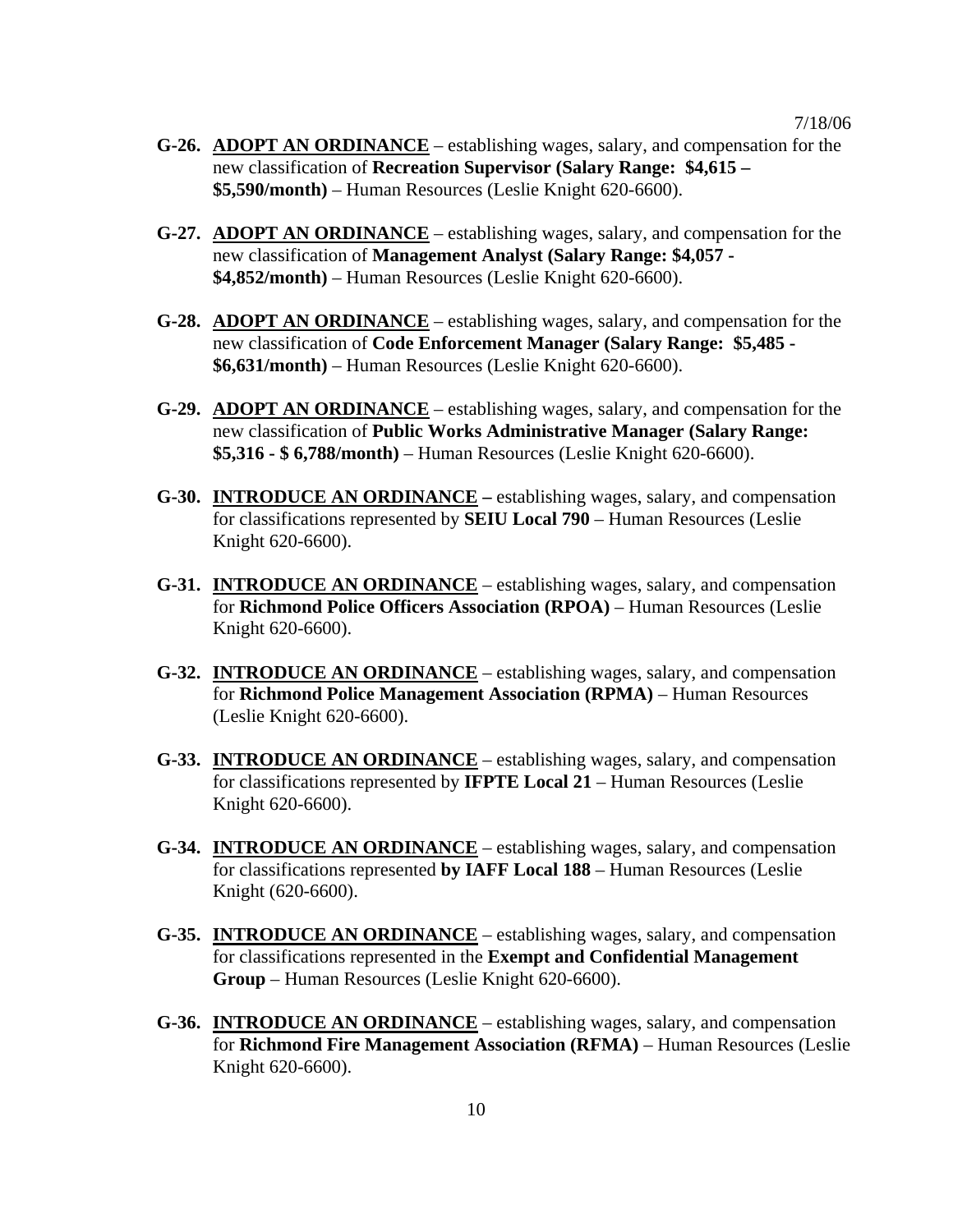- **G-37. INTRODUCE AN ORDINANCE** establishing wages, salary, and compensation for the new classification of **Community Affairs Coordinator (Salary Range: \$4,936 - \$6,026/month)** – Human Resources (Leslie Knight 620-6600).
- **G-38. INTRODUCE AN ORDINANCE** establishing wages, salary, and compensation for the new classification of **Investment Analyst (Salary Range: \$5,316 - \$6,788/month)** – Human Resources (Leslie Knight 620-6600).
- **G-39. INTRODUCE AN ORDINANCE** establishing wages, salary, and compensation for the new classification of **Staff Assistant to the City Council (Salary Range: \$4,986 - \$6,035/month)** – Human Resources (Leslie Knight 620-6600).
- **G-40. INTRODUCE AN ORDINANCE** establishing wages, salary, and compensation for the new classification of **Senior Assistant to the Mayor (Salary Range: \$5,613 - \$6,788/month)** – Human Resources (Leslie Knight 620-6600).
- **G-41. INTRODUCE AN ORDINANCE** establishing wages, salary, and compensation for the new classification of **Executive Assistant to the City Manager (Salary Range: \$4,288 - \$ 5,216/month)** – Human Resources (Leslie Knight 620-6600).
- **G-42. INTRODUCE AN ORDINANCE** establishing wages, salary, and compensation for the new classification of **City Clerk Technician (Salary Range: \$3,110 - \$3,779/month)** – Human Resources (Leslie Knight 620-6600).
- **G-43. APPROVE APPOINTMENTS AND REAPPOINTMENTS TO BOARDS AND COMMISSIONS** – **Library Commission**: Macel Braxton, term expiring July 1, 2007 – Mayor Anderson (620-6503).
- **G-44. APPROVE** minutes of Evening Open Sessions held on June 20, 2006 City Clerk's Office (Diane Holmes 620-6513).

# **H. PUBLIC HEARINGS**

**H-1.** Conduct a public hearing to accept the Engineer's Report for Fiscal Year 2006-2007 and adopt a resolution to levy annual assessments for the Hilltop Landscape Maintenance Assessment District – Public Works (Sharon West and Rich Davidson 231-3004/307-8105).

# **I. RESOLUTIONS**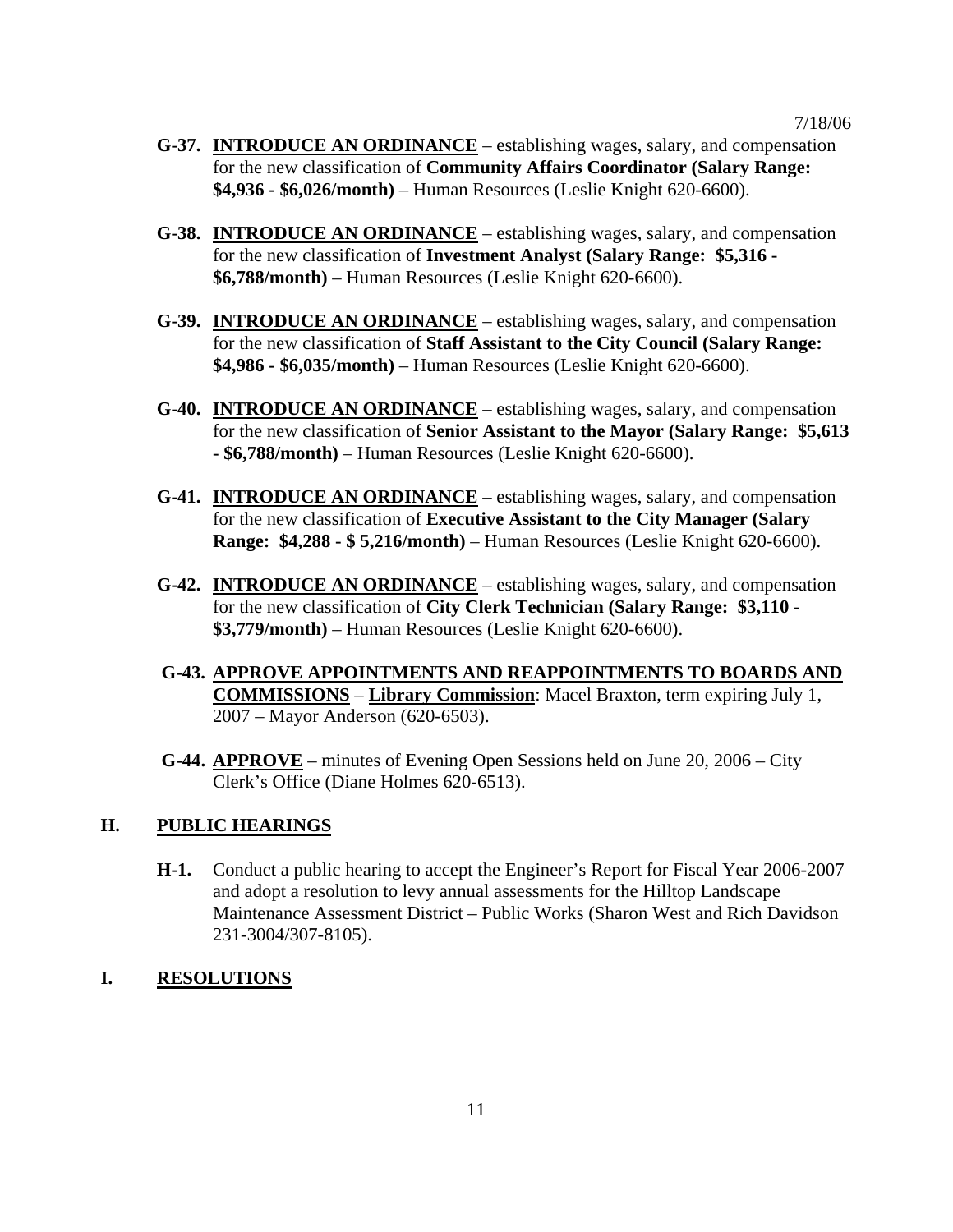## **J. ORDINANCES**

- **J-1. INTRODUCE AN ORDINANCE** amending Chapter 15.04 of the Richmond Municipal Code (Zoning Ordinance) pertaining to cemetery, crematorium, columbariums and mortuaries – Planning Department (Richard Mitchell 620-6706).
- **J-2. INTRODUCE AN ORDINANCE** to amend Richmond Municipal Code Chapter 12.16, "Sewer and Water Connections – General" – Engineering (Rich Davidson 307-8105).
- **J-3. INTRODUCE AN ORDINANCE** to amend Richmond Municipal Code Chapter 12.17, "Private Sanitary Sewer Lateral Connections" – Engineering (Rich Davidson 307-8105).
- **J-4. INTRODUCE AN ORDINANCE** to update the Local Employment Ordinance -Richmond Municipal Code Chapter 2.56 – Employment and Training (Sal Vaca 307- 8006).
- **J-5. INTRODUCE AN ORDINANCE** to update the Business Opportunity Ordinance – Richmond Municipal Code Chapter 2.50 – Employment and Training (Sal Vaca 307-8006).
- **J-6. INTRODUCE AN ORDINANCE** amending Chapter 2.52 of the Municipal Code setting forth City Council authority to enter into and competitively negotiate contracts in connection with a Master Development Project in furtherance of development of City–owned properties - City Attorney's Office (John Eastman 620- 6509).
- **J-7. INTRODUCE AN ORDINANCE** setting the tax rate for the tax override pension fund for fiscal year 2006-07 – Finance (James Goins 620-6740).

### **K. COUNCIL AS A WHOLE**

- **K-1.** Authorize the City Manager to enter into an agreement with the West Contra Costa Unified School District to fund six School Resource Officers to be assigned at the three Richmond high schools for the term of July 1, 2006, through June 20, 2009. The officers' salary will be reimbursed to the City of Richmond at a cost of \$118,000 per officer for a total of \$708,000 per fiscal year – Police Department (Chief Chris Magnus 620-6655).
- **K-2.** Report on City of Richmond expenditures for Juneteenth City Manager's Office (Bill Lindsay 620-6512).